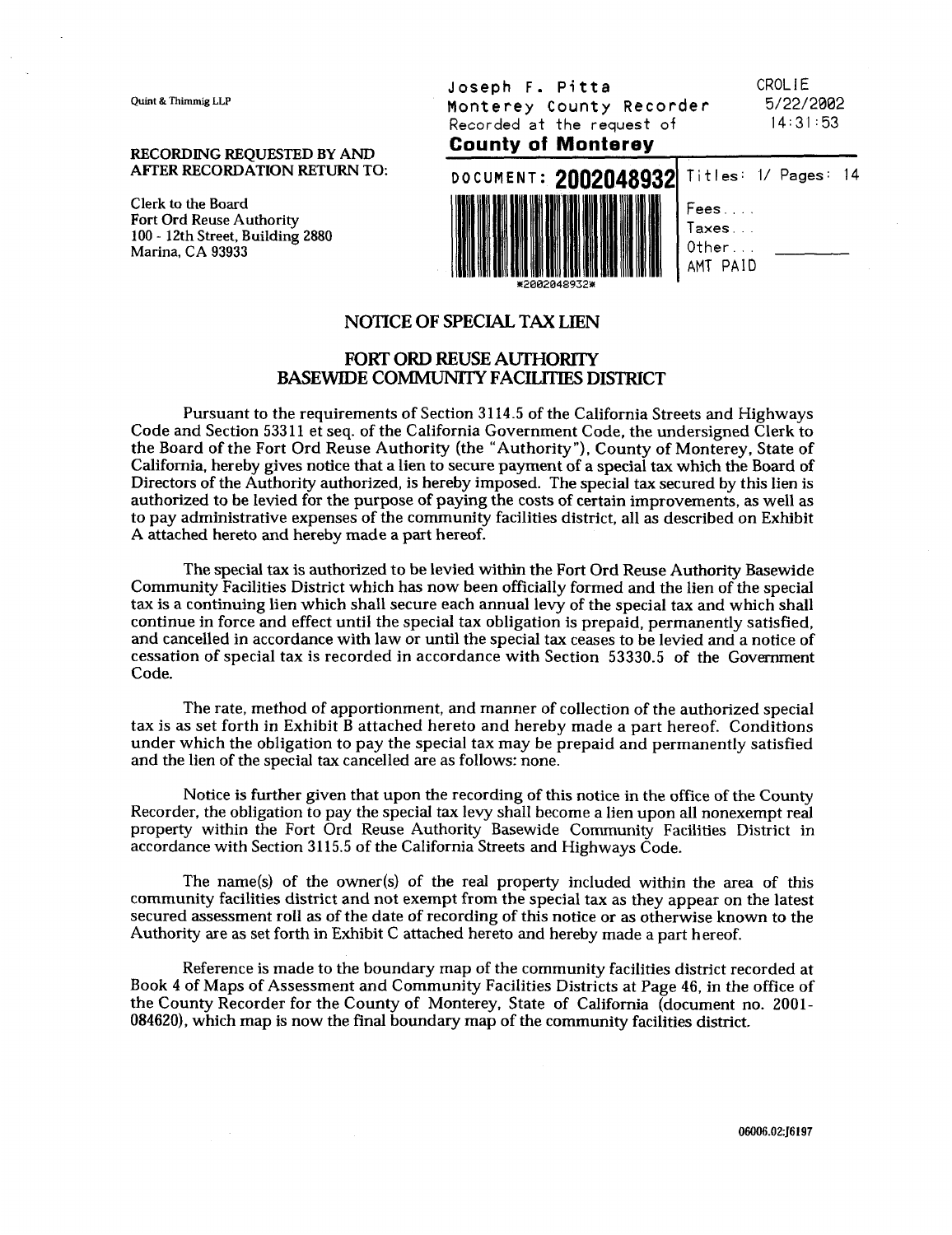**For further information concerning the current and estimated future tax liability of owners or purchasers of real property** *s*  **contact the Executive Officer of the California 93933, telephone number (83** 

By:

rulhai

hay 22, 2002 Dated;

 $\sim$ 

Clerk to the Board, **Fort Ord Reuse Authority** 

lema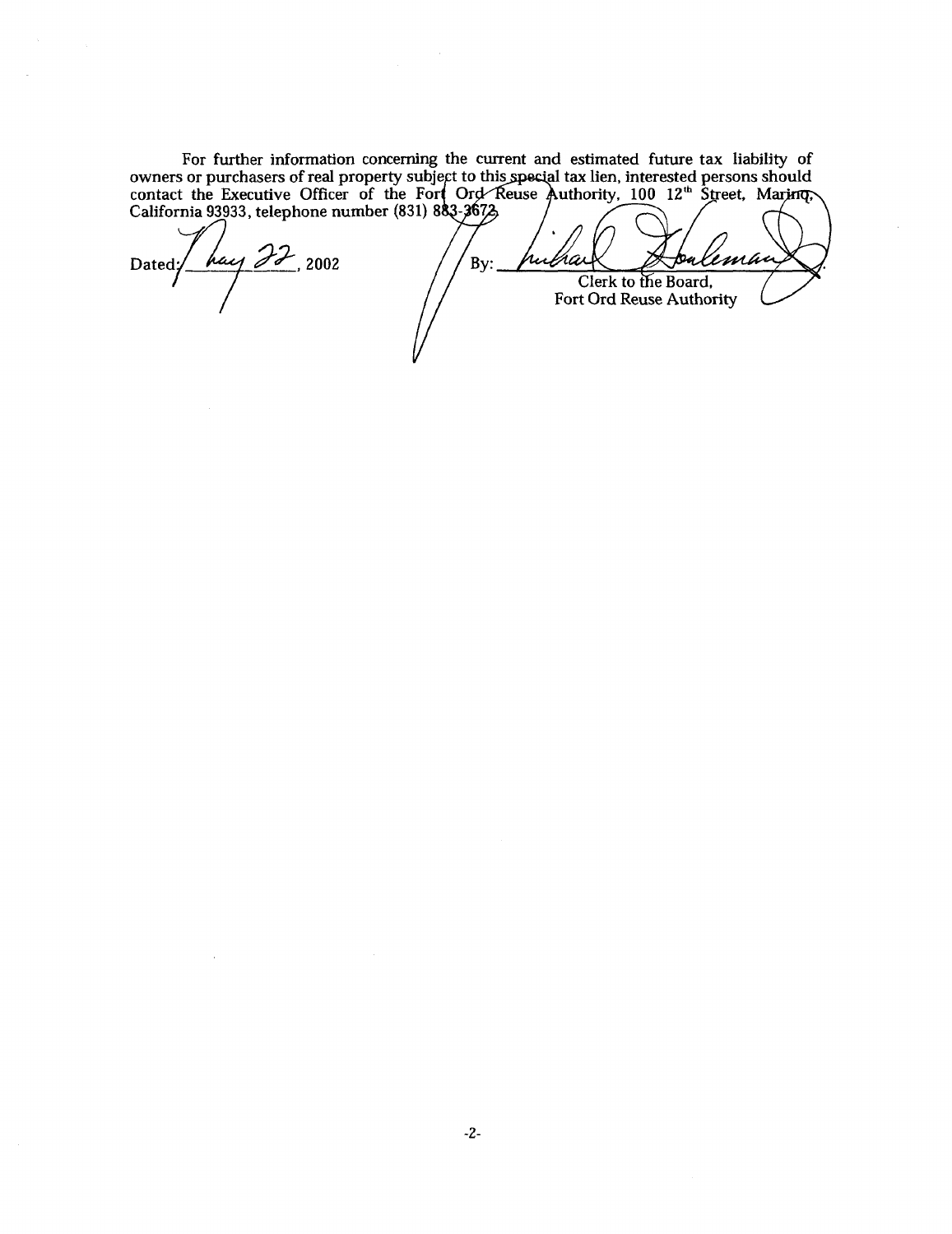# **CALIFORNIA ALL-PURPOSE ACKNOWLEDGMENT**

| State of CALIFORNIA                                                                                                                                                                                                                                                                                                                                                         |                                                                                                                                                                                                                                                                                                                                                                                                 |  |
|-----------------------------------------------------------------------------------------------------------------------------------------------------------------------------------------------------------------------------------------------------------------------------------------------------------------------------------------------------------------------------|-------------------------------------------------------------------------------------------------------------------------------------------------------------------------------------------------------------------------------------------------------------------------------------------------------------------------------------------------------------------------------------------------|--|
|                                                                                                                                                                                                                                                                                                                                                                             | County of MONTGREY<br>On MAY 22, 2002 before me, CATRICIAF: SMITH NOTHRY PLACE                                                                                                                                                                                                                                                                                                                  |  |
|                                                                                                                                                                                                                                                                                                                                                                             |                                                                                                                                                                                                                                                                                                                                                                                                 |  |
|                                                                                                                                                                                                                                                                                                                                                                             |                                                                                                                                                                                                                                                                                                                                                                                                 |  |
| personally appeared                                                                                                                                                                                                                                                                                                                                                         | Name(s) of Signer(s)                                                                                                                                                                                                                                                                                                                                                                            |  |
|                                                                                                                                                                                                                                                                                                                                                                             | $\Box$ personally known to me – OR – $\Box$ proved to me on the basis of satisfactory evidence to be the person(s)                                                                                                                                                                                                                                                                              |  |
| PATRICIA F. SMITH<br>COMM. #1252524<br>Notary Public-California<br>County of Monterey<br>ly Comm. Exp. March 3, 2004                                                                                                                                                                                                                                                        | whose name(x) is/are-subscribed to the within instrument<br>and acknowledged to me that he/cho/they executed the<br>same in his/her/their authorized capacity(ies), and that by<br>his/her/their signature(s) on the instrument the person(s),<br>or the entity upon behalf of which the person(s) acted,<br>executed the instrument.<br>NITNESS my hand and official seal.<br>hature of Notary |  |
| OPTIONAI<br>Though the information below is not required by law, it may prove valuable to persons relying on the document and could prevent<br>fraudulent removal and reattachment of this form to another document.<br><b>Description of Attached Document</b><br>Title or Type of Document: NOTICE of SPECIAL TAX LIEN<br>Document Date: MAY 22, 2002 Number of Pages: 11 |                                                                                                                                                                                                                                                                                                                                                                                                 |  |
|                                                                                                                                                                                                                                                                                                                                                                             |                                                                                                                                                                                                                                                                                                                                                                                                 |  |
| Signer(s) Other Than Named Above: _                                                                                                                                                                                                                                                                                                                                         |                                                                                                                                                                                                                                                                                                                                                                                                 |  |
| <b>Capacity(ies) Claimed by Signer(s)</b>                                                                                                                                                                                                                                                                                                                                   |                                                                                                                                                                                                                                                                                                                                                                                                 |  |
|                                                                                                                                                                                                                                                                                                                                                                             |                                                                                                                                                                                                                                                                                                                                                                                                 |  |
| Signer's Name: MICHAEL ANGELO<br>Jogividual<br>Corporate Officer<br>Title(s):<br>□ Partner – □ Limited □ General<br>□ Attorney-in-Fact<br>$\Box$ Trustee<br><b>RIGHT THUMBPRINT</b><br>Guardian or Conservator<br>LOther: CLERK CLOARD<br>OF SIGNER<br>Top of thumb here                                                                                                    | $\Box$ Individual<br>Corporate Officer<br>Title(s):<br>$\Box$ Partner — $\Box$ Limited $\Box$ General<br>Attorney-in-Fact<br>$\Box$ Trustee<br>RIGHT THUMBPRINT<br><b>C</b> Guardian or Conservator<br>OF SIGNER<br>Top of thumb here<br>$\Box$ Other:                                                                                                                                          |  |

*0* 1995 National Notary Association . 8236 Rernmet Ave., P.O. Box 7184 Canoga Park, CA 91309-7184 Prod. No. 5907 Reorder: Call Toll-Free 1-800-876-6827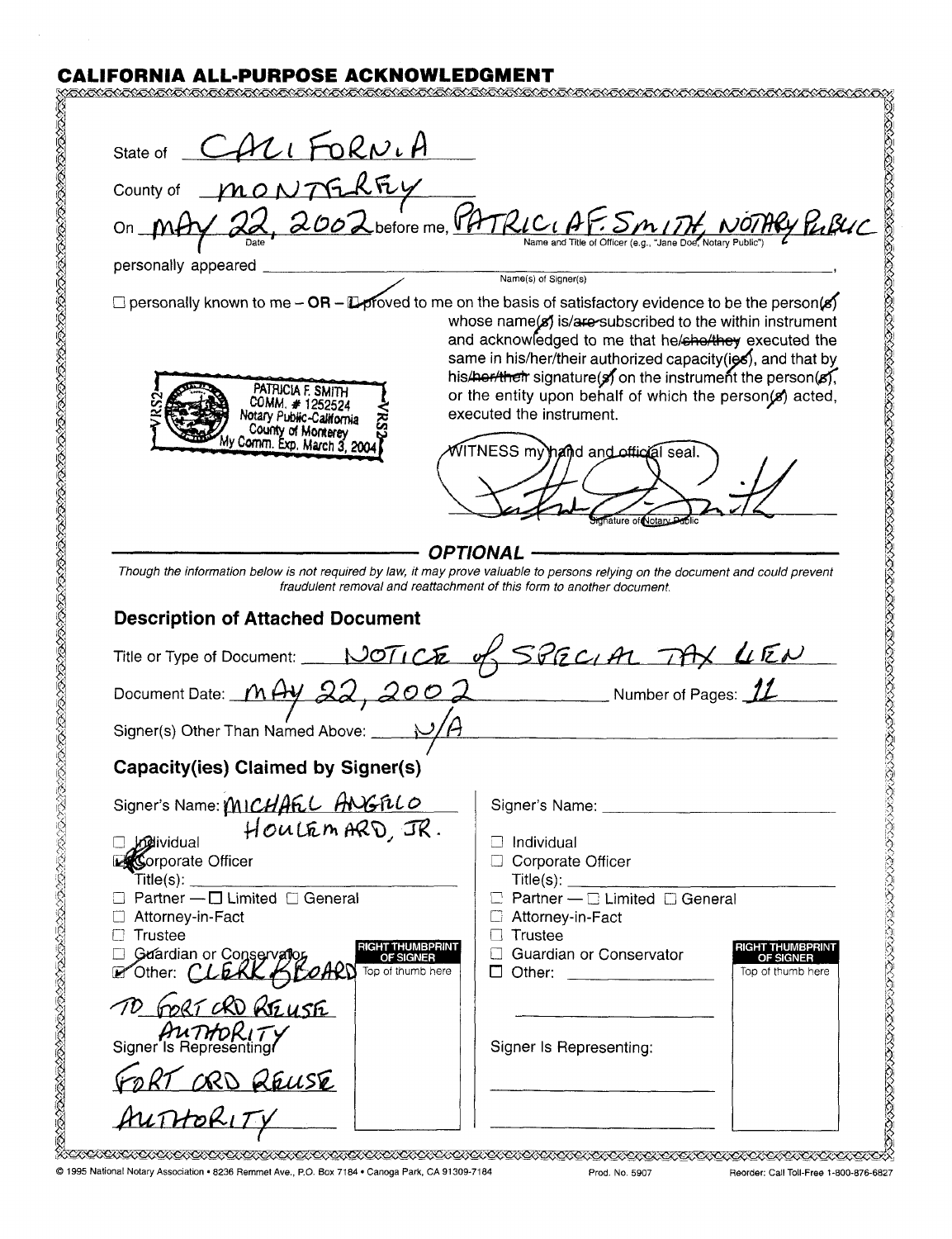#### EXHIBIT A

### FORT ORD REUSE AUTHORITY BASEWIDE COMMUNITY FACILITIES DISTRICT

#### DESCRIPTION OF FACILITIES ELIGIBLE TO BE FUNDED BY THE DISTRICT

#### FACILITIES

It is intended that the District will finance all or a portion of the costs of any of the following types of facilities:

A. Roadwav Improvements: roadway improvements within and in the vicinity of the District identified in the Authority's current Capital Improvement Plan (the "CIP") or otherwise necessary by reason of, or incident to, the development of the property within and adjacent to the District, including but not limited to the following (parenthetical references are to the CIP):

Highway 1 (CIP #R3) Highway 68 Bypass Freeway (CIP #R6) Highway 218 (CIP #R9) Davis Road (CIP **#1)**  Davis Road (CIP #2) Blanco Road (CIP #3) Reservation Road (CIP #4) Del Monte Boulevard (CIP #5) Del Monte Boulevard (CIP *#6)*  California Avenue (CIP #7) Crescent Court (CIP **#8)**  Gateway & misc. improvements (CIP #F01) Abrams (CIP #F02) 12th Street/Imjin Road (CIP #FO3) Blanco Road/Imiin Road (CIP #FO4) 8th Street (CIP #F05) Inter-Garrison Road (CIP #F06) Gigling Road (CIP #F07) 2nd Avenue (CIP #FO8) General Jim Moore Boulevard (CIP #FO9) California Avenue (CIP #FO10) Salinas Avenue (CIP #F011) Eucalyptus Road (CIP #F012) Eastside Road (CIP #FO13)

B. Transit Immovements and Vehicles: transportation system facilities, and related equipment and transit vehicles with an estimated useful life of five years or longer, identified in the CIP or otherwise necessary by reason of, or incident to, the development of the property within and adjacent to the District, including but not limited to the following (parenthetical references are to the CIP):

Transit vehicles (CIP #T3) Intermodal centers (CIP #T22)

C. Water and Storm Drain Improvements: water system and storm drain improvements within or in the vicinity of the District necessary by reason of, or otherwise incident to, the development of the property within and adjacent to the District, including but not limited to:

Potable water augmentation facilities Storm drainage system

D. Habitat management: costs related to habitat management within or in the vicinity of the District, or otherwise incident to or required by reason of development of the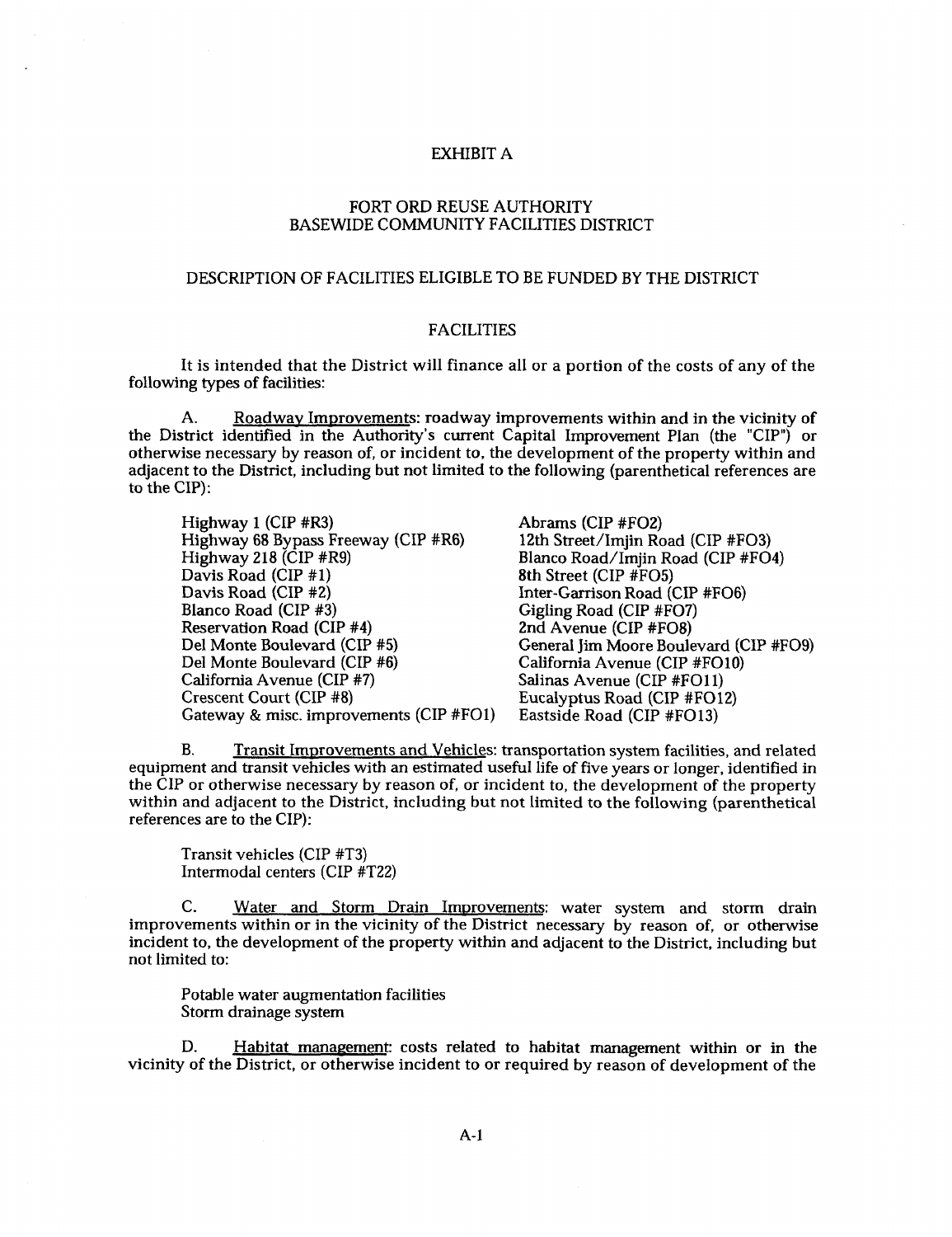property within and adjacent to the District, including but not limited to habitat management on parcels owned by the University of California within or adjacent to the District.

E. Other Public Facilities: facilities incident to the provision of public safety to the area within and in the vicinity of the District, including but not limited to the construction and equipping of a fire station to be located within or in the vicinity of the District.

Each of the foregoing shall include, without limitation, costs related to: all work and activities to study, review environmental impacts and mitigation measures, planing and design, and all work to construct and install the improvements, including **(as** applicable) but not limited to, acquisition of right of way and land, soils testing, mobilization, permits, plan check and inspection fees, legal and overhead costs, clearing, grubbing, coordination and supervision costs, tree removal, environmental mitigation actions, grading, protective fencing and erosion control, trenching (including shoring and backfill), base and finish paving and pavement restoration, curbs, gutters and sidewalks, signage and striping, signalization, landscaping and irrigation, lighting, relocation of existing facilities and improvements which are in existence and are to be retained in a different location, and related appurtenances.

#### OTHER

The District may also fund any of the following:

1. Administrative fees **and** expenses of the Authority related to the District.

2. Reimbursement of costs related to the formation of the District, including costs of engineers, special tax consultants, attorneys, and any other consultants incurred or advanced by the Authority, any landowner in the District, or any party related to any of the foregoing, as well as reimbursement of any costs advanced by the Authority, any landowner in the District or any party related to any of the foregoing for facilities, fees or other purposes or costs of the District.

3. Any other costs described in Section 533 17(e) of the Law and not specifically listed above.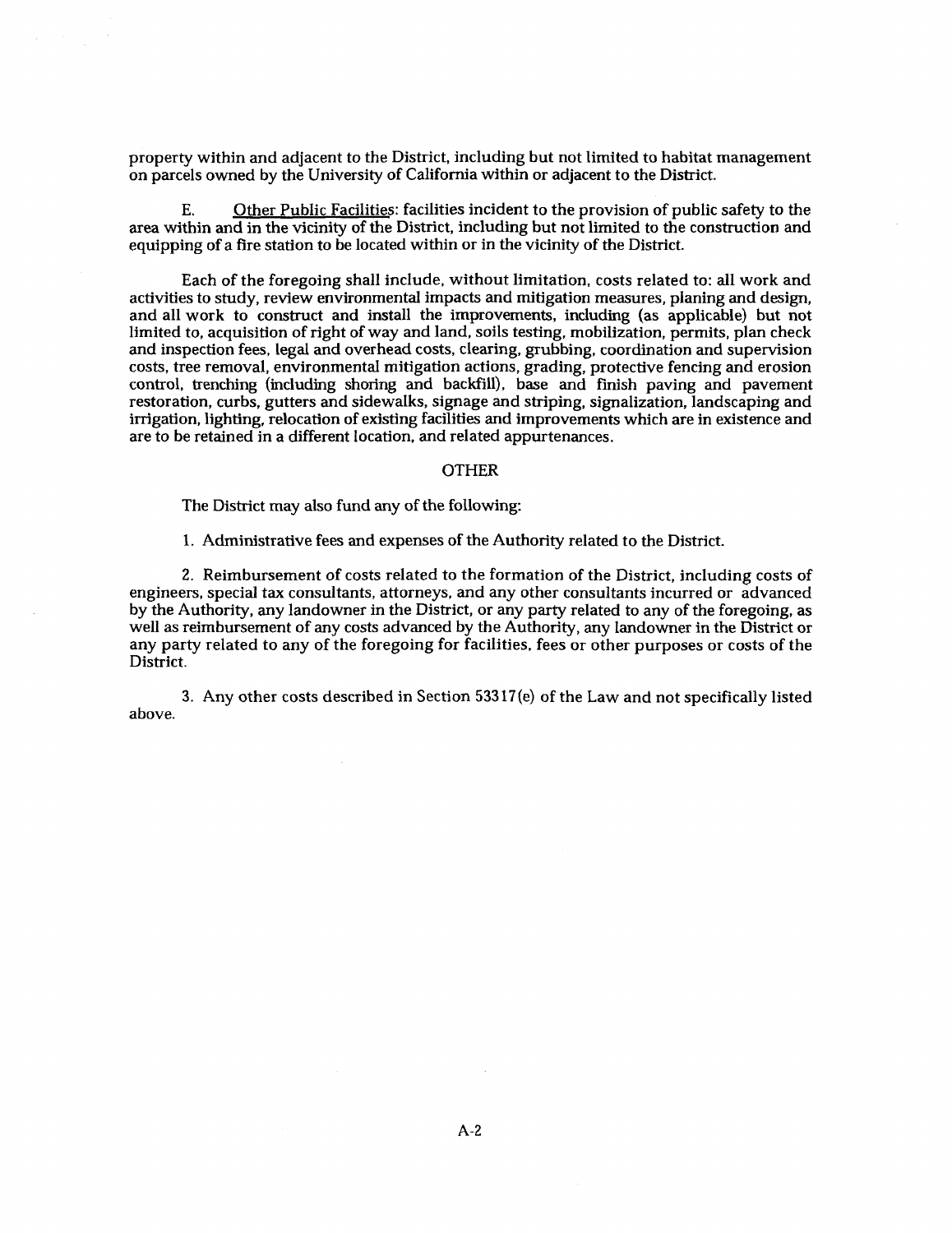#### EXHIBIT B

#### FORT ORD REUSE AUTHORITY BASEWIDE COMMUNITY FACILITIES DISTRICT

#### RATE AND METHOD OF APPORTIONMENT OF SPECIAL TAX

#### I. Introduction

Special Taxes authorized under the Mello-Roos Community Facilities Act of **1982,** as amended, applicable to the land in the Fort Ord Reuse Authority Basewide Community Facilities District (the "CFD") shall be levied and collected as herein provided, according to the tax liability determined through the application of the rate and method of apportionment described below. All of the real property in the CFD, unless exempted by law or by the provisions hereof, shall be taxed for the purpose, to the extent, and in the manner herein provided.

### II. Definitions

Where used in this Rate and Method of Apportionment of Special Tax, capitalized terms hereinafter set forth have the following meanings:

"Acre" or "Acreage" means the land area of an Assessor's Parcel as shown on an Assessor's Parcel Map, or if the land area is not shown on an Assessor's Parcel Map, the land area shown on the applicable final map or other map of record.

"Act" means the Mello-Roos Community Facilities Act of **1982,** as amended, being Sections 53311 and following of the California Government Code.

"Assessor's Parcel" means a lot or parcel in the CFD shown on an official map of the County Assessor of the County of Monterey and assigned a discrete identifying Assessor's Parcel Number.

"Assessor's Parcel Map" means an official map of the County Assessor of the County of Monterey designating parcels by Assessor's Parcel Number.

"Assessor's Parcel Number" means a discrete identifying number assigned to an Assessor's Parcel and shown on an Assessor's Parcel Map.

"Base Year" means the Fiscal Year beginning on July 1, **2001,** and ending on June 30, **2002.** 

"Board" means the Governing Board of FORA, acting as the legislative body for the CFD under the Act.

"CFD" means the Fort Ord Reuse Authority Basewide Community Facilities District.

"CFD Administrator" means an official of FORA, or designee thereof, responsible for the levy and collection of the Special Taxes.

"County" means the County of Monterey, California.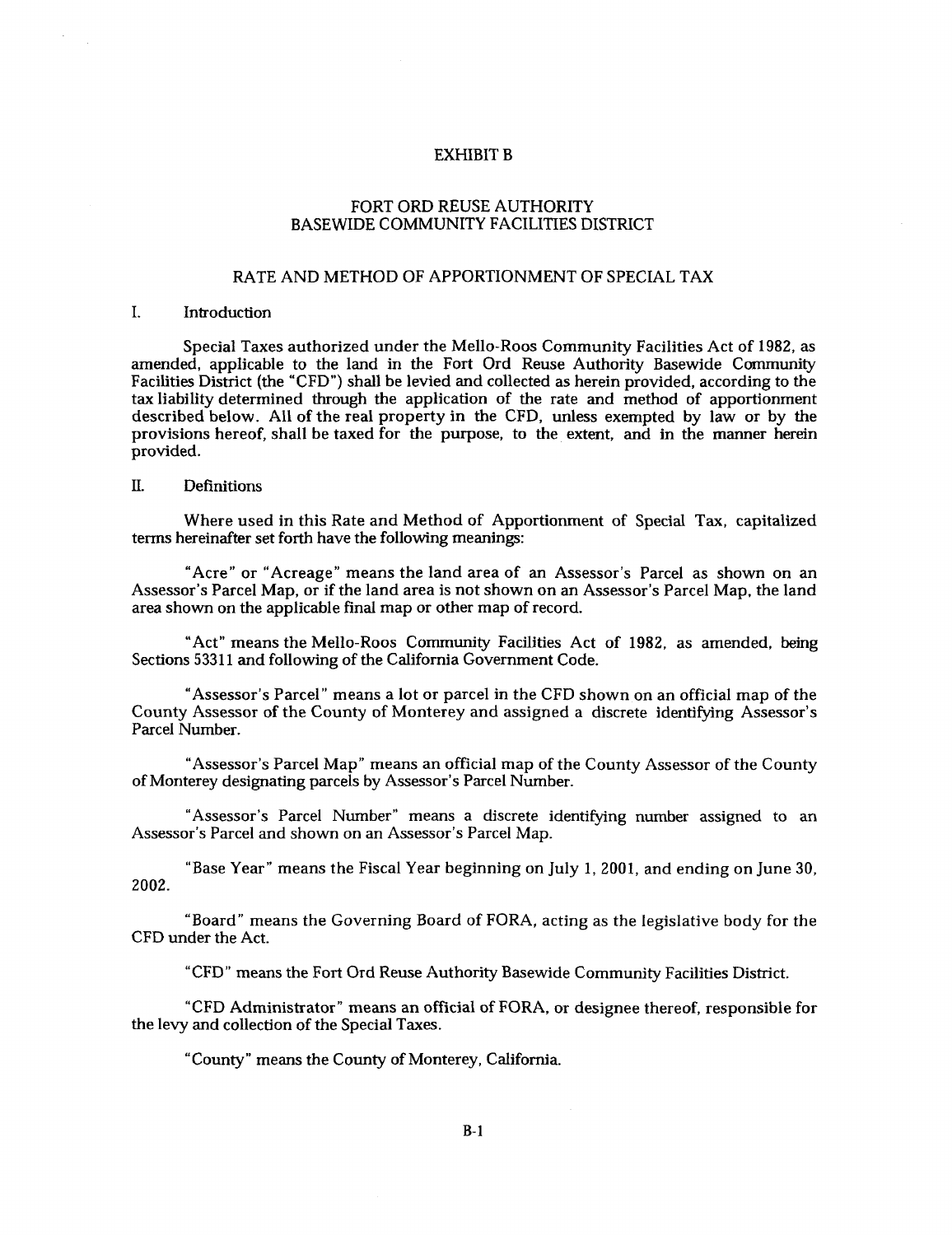"County Assessor" means the Assessor of the County.

"Developed Property" means, for each Fiscal Year, all Property for which, prior to June **30** of the prior Fiscal Year and after September **1,2001,** either a building permit or a certificate of occupancy has been issued, whichever is issued earlier, that enables the construction of new buildings, the rehabilitation or renovation of housing existing as of September **1, 2001,** or expansion of the useable area of buildings that is designed to accommodate additional employees and related impacts or that intensifies the use of a Property.

"Exempt Property" refers to Assessor's Parcels within the CFD which currently satisfy, or upon final map recordation will satisfy, one or more of the following conditions:

- Public Property, but not including any Possessory Interest Held by Non-exempt Entity with respect to any Public Property;
- Property which is, or will irrevocably be dedicated for, public use, including but not limited to streets, public easements, public rights-of way, detention basins, etc.;
- Property which is unmanned utility property;
- Property designated as permanent park or as open space;
- Other Property which is determined by the CFD Administrator **as** having no intrinsic value upon foreclosure, such as sliver parcels at entries, monuments, landscaped parcels on a perimeter, etc.;
- Property exempt from the levy of Special Taxes by operation of law; and
- At any time, Property for which the Special Tax has been paid in full.

"Existing Residential" means Property that is designated for low density, medium density, or high density housing uses as those uses are defined in the Fort Ord Base Reuse Plan, Table **3.4-** 1, and that will include the rehabilitation or renovation of housing located in the CFD as of September 1, 2001. The CFD Administrator shall defer to an appropriate official of local jurisdiction with development approval authority over the Property for classification of the Property **as** either Existing Residential or New Residential, **as** long as that definition is reflective of definitions for rehabilitated or renovated housing commonly used among local jurisdictions.

"Final Nonresidential Subdivision" means a subdivision of Property for the purposes of nonresidential development by a condominium plan or through the recordation of a final map, parcel map, or lot line adjustment, resulting in a final configuration that enables the issuance of building permits.

"Final Residential Subdivision" means a subdivision of Property for the purposes of residential development by a condominium plan or through the recordation *of* a final map, parcel map, or lot line adjustment, resulting in a final configuration that enables the issuance of building permits.

"Fiscal Year" means the period starting July 1 and ending the following June **30.** 

"FORA" means the Fort Ord Reuse Authority.

"Hotel" means Property that is designated for visitor serving uses as those uses are defined in the Fort Ord Base Reuse Plan, Table **3.4-1** 

"Incidental Expenses" means such expenses as authorized to be incurred and financed in the proposed financing program of the CFD, whether incurred by FORA or its successor entity or entities, for purposes of administration of the CFD and the Special Tax.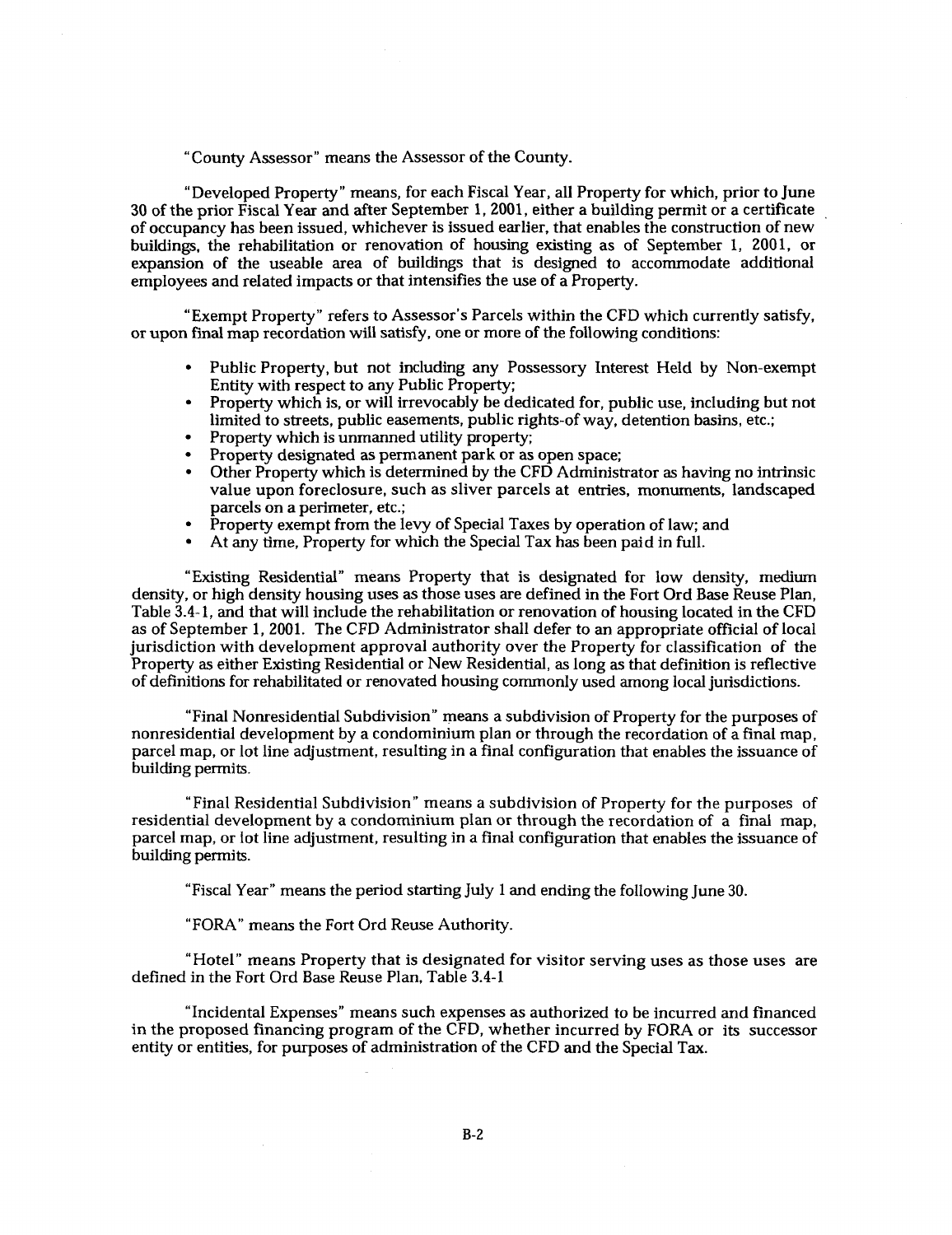"Industrial" means Property that is designated for business park/light industrial uses **as**  those uses are defined in the Fort Ord Base Reuse Plan, Table **3.4-1** 

"Maximum Special Tax" means the Special Tax identified for each class of Property in Section IV hereof that is to be levied on Taxable Property.

"New Residential" means Property that is designated for low density, medium density, or high density housing uses as those uses are defined in the Fort Ord Base Reuse Plan, Table **3.4-1,** and that will not include the rehabilitation or renovation of housing existing on the former Fort Ord as of September **1,** 2001. The CFD Administrator shall defer to an appropriate official of the local jurisdiction with development approval authority over the Property for classification of the Property as either Existing Residential or New Residential, as long as that definition is reflective of definitions for rehabilitated or renovated housing commonly used among local jurisdictions.

uses, **as** those uses are defined in the Fort Ord Base Reuse Plan, Table **3.4-1**  "Office" means Property that is designated for office and/or research and development

"Possessory Interest Held by Non-exempt Entity" means an interest in real property (whether fee title or possessory interest) that is generally subject to taxation under applicable California law.

"Property" means Assessor's Parcels (as of January 1 of the previous Fiscal Year, or through June **30** of the previous year if adjustments are made after January **1** by the County Assessor or Treasurer/Tax Collector).

"Public Property" means any Assessor's Parcel that is **(1)** publicly owned, and is **(2)**  normally exempt from the levy of general ad valorem property taxes under California law, including public streets, public schools, public parks and public drainage ways, public landscaping, public greenbelts, and public open space.

"Retail" means a means Property that is designated for convenience and specialty retail, neighborhood retail, and regional retail uses, as those uses are defined in the Fort Ord Reuse Plan, Table **3.4-1** 

"Special Tax" means the special tax to be levied under the Act and this Rate and Method of Apportionment of Special Taxes, on Taxable Property.

"Taxable Property" means any Assessor's Parcel that is not Exempt Property. This term includes Developed Property and Undeveloped Property.

"Undeveloped Property" means, for each Fiscal Year, all Taxable Property that is not Developed Property.

#### **III.** Assignment to Land Use Categories

Each Fiscal Year, all Property shall be classified by the CFD Administrator as Taxable Property or Exempt Property. Taxable Property includes any Possessory Interest Held by Nonexempt Entity with respect to any Public Property. All Taxable Property shall be subject to the Special Tax in accordance with the Maximum Special Tax Rates and method of apportionment described in Sections IV and V below. All Exempt Property shall not be subject to the levy of the Special Tax.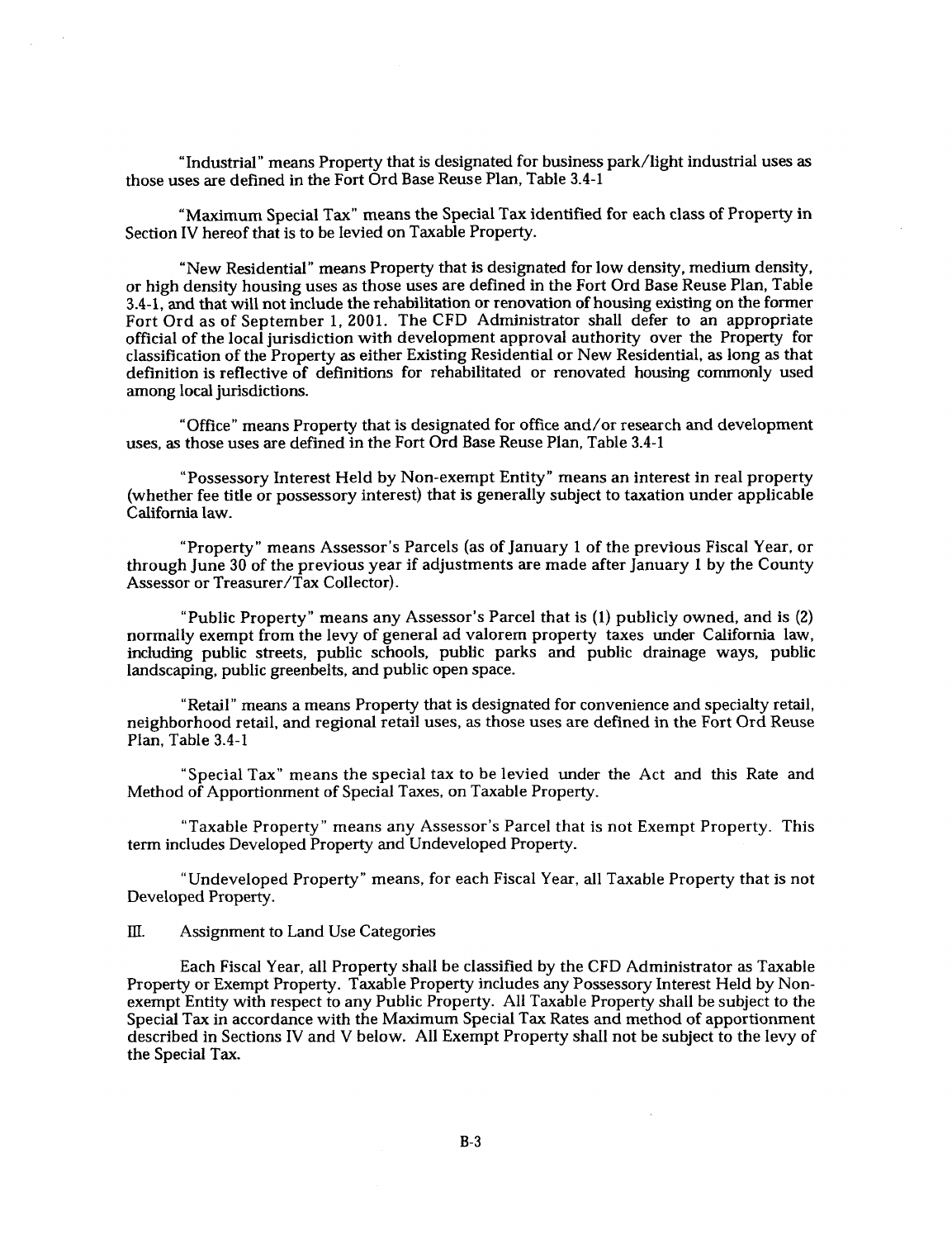For purposes of determining the applicable Maximum Special Tax for each Taxable Property, all Taxable Property shall be assigned to one of the land use classes designated in Table **1** in Section IV below.

For Assessor's Parcel of Developed Property that contain more than one land use class shown in Table **1** in Section IV, the Maximum Special Tax for the Assessor's Parcel shall be the sum of the Maximum Special Tax for all land use classes located on that Assessor's Parcel. For an Assessor's Parcel that contains either New Residential or Existing Residential Property and Property assigned to other land use classes, the Acreage of such Assessor's Parcel shall be allocated to each type of property based on the amount of Acreage designated for each land use class as determined by the CFD Administrator by reference to the site plan approved for such Assessor's Parcel. The CFD Administrator's allocation to each type of Property shall be final.

IV. Maximum Special Tax Rates

The Maximum Special Tax Rates for each classification of Taxable Property, except those listed under "Exceptions" below, are shown in Table **1.** 

|                             | <b>Maximum Special Tax Rates</b> |
|-----------------------------|----------------------------------|
| <b>PROPERTY</b>             | (One-time Special Tax Payments)  |
| <b>CLASSIFICATION</b>       |                                  |
| <b>Undeveloped Property</b> | $S - 0 -$                        |
| <b>Developed Property</b>   |                                  |
| <b>New Residential</b>      | \$34,324 / Dwelling Unit         |
| <b>Existing Residential</b> | \$10,320 / Dwelling Unit         |
| Office                      | $$4.499 /$ Acre                  |
| Industrial                  | $$4,499 /$ Acre                  |
| Retail                      | \$92,768 / Acre                  |
| Hotel                       | $$7,653$ / Room                  |

#### TABLE **1** - TAXABLE PROPERTY CLASSIFICATIONS AND MAXIMUM SPECIAL TAX RATES

#### Increase in the Maximum Special Tax Rates

On each July 1, commencing July **1, 2002,** the Maximum Special Tax Rates shown in Table 1 shall be increased by an amount equal to the lesser of (1) five percent **(5%)** or **(2)** the percentage change since the immediately preceding Fiscal Year in the Engineering News Record's Construction Cost Index applicable to the area in which the District is located (or, if such index is no longer published, a substantially equivalent index selected by the CFD Administrator).

Per Section **5332 1** (d) of the Act, Special Taxes shall not be levied after Fiscal Year **2013- 14** or the termination of FORA, whichever is later, but in no circumstances shall the Special Tax be levied later than calendar year **2051.** 

| <b>Exceptions:</b> | Notwithstanding the foregoing, the Maximum Special Taxes for<br>the following described Property shall be determined as set forth<br>helow:                                                   |
|--------------------|-----------------------------------------------------------------------------------------------------------------------------------------------------------------------------------------------|
| Hayes Housing:     | For new residential units on Assessor's Parcel Number 031-051-<br>012 (map index no. 127), also known as the Hayes Housing<br>project, the Maximum Special Tax Rate per unit shall be the New |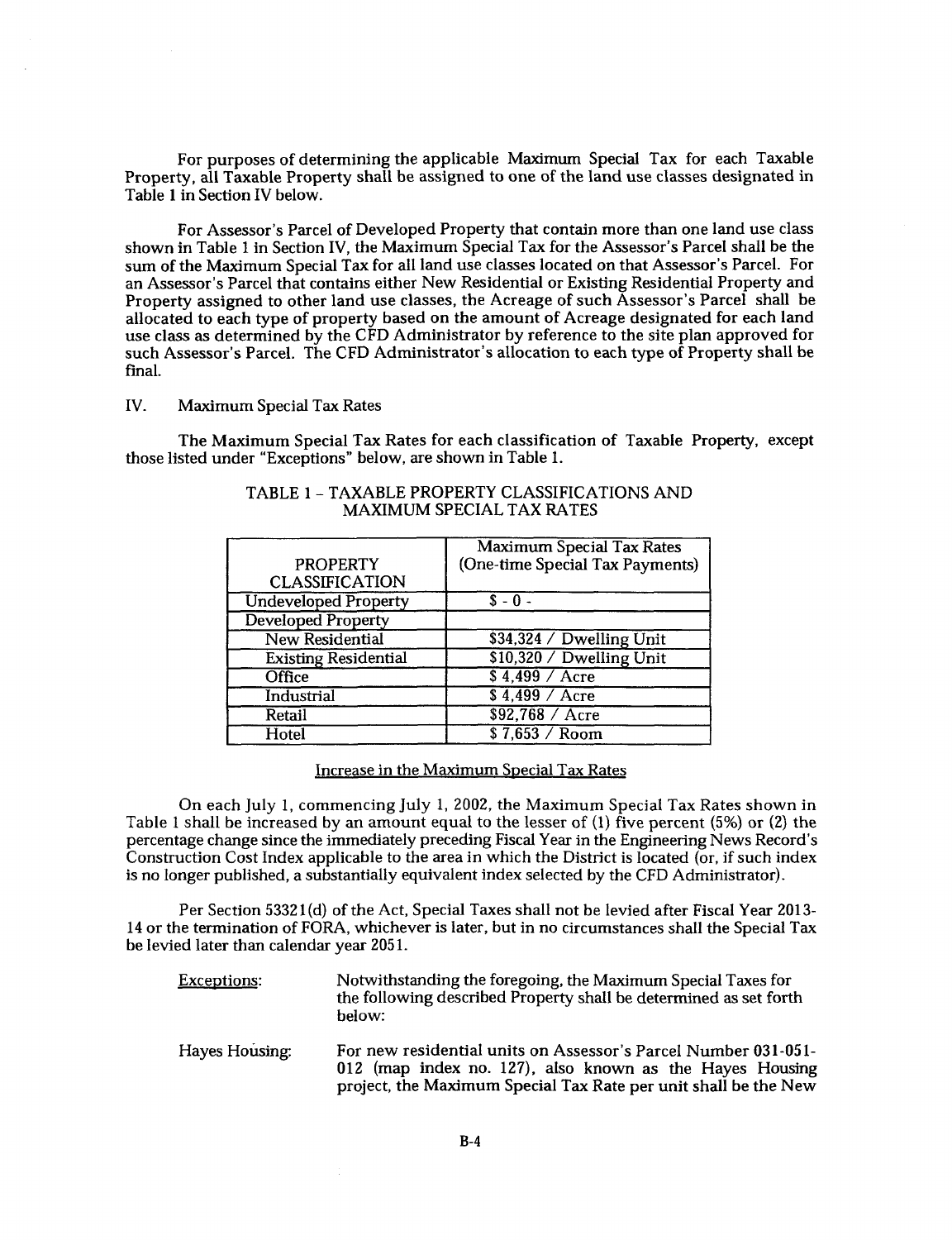Residential Maximum Special Tax determined as set forth above for the applicable Fiscal Year, less **\$10,000.** 

Cypress-Patton: For that Property known as the Cypress-Patton housing project, defined as the area within Assessor's Parcel Number **031-021-037** (map index no. **17),** but excluding all areas of said parcel south of 12th St., west of 2nd Ave., south of 13th St. and west of the easterly boundary of Highway **1,** plus all the areas within Assessor's Parcel Numbers **031- 021-010** (map index no. **36), 031-021-028** (map index no. **40),** and **031-021-029** (map index no. **37),** the Maximum Special Tax for Fiscal Year **2001-2002** shall be **\$4,638,400** in total for all new and existing residential units regardless of the number of units, and said Maximum Special Tax shall increase at a rate of not to exceed the lesser of the increase described in the paragraph following Table **1** above or two percent **(2%)** each subsequent Fiscal Year.

UC Property: UC Property consists of all land at the former Fort Ord owned or screened for transfer to the University of California ("UC"), consisting of the Assessor Parcel Numbers and Map Index Numbers as listed in the table below:

| <b>ASSESSOR PARCEL</b> | Map Index Number |
|------------------------|------------------|
| <b>NUMBER</b>          |                  |
| 031-111-006            | 3                |
| $031 - 111 - 029$      | 15               |
| $031 - 111 - 027$      | $\overline{27}$  |
| $031 - 121 - 007$      | $\overline{25}$  |
| $031 - 121 - 002$      | 163              |
| $031 - 121 - 003$      | $\overline{26}$  |
| $031 - 111 - 011$      | $\overline{22}$  |
| $031 - 111 - 009$      | 8                |
| $031 - 111 - 010$      | $\overline{18}$  |
| $031 - 101 - 018$      | 63               |
| $031 - 121 - 009$      | 60               |
| $031 - 121 - 008$      | 52               |

For development on UC Property, the actual cost of habitat management activities incurred by UC on UC Property will be credited against the Special Tax otherwise due on UC Property to the extent that such habitat management activities are required by the Installation Wide Multispecies Habitat Management Plan for Fort Ord ("HMP") and its related Habitat Conservation Plan ("HCP") and to the extent that such actual costs are consistent with estimates made by the Center for Natural Lands Management or some other mutually acceptable third party of the cost of implementing the HMP and HCP on UC Property, all as determined by the CFD Administrator.

Per the definition of Developed Property, Assessor's Parcel Marina Airport and Seaside Golf Course: Number 031-111-026 (map index no. 6), known as Marina Airport, and Assessor's Parcel Number 031-051-005 (map index no. 124), known as Seaside Golf Course, will not be classified as Developed Property until a building permit is issued for an increase of square footage of a building or buildings through the addition of additional stories or a basement or any area outside the existing footprint of any building. Special Taxes will only be paid on the new square footage being added.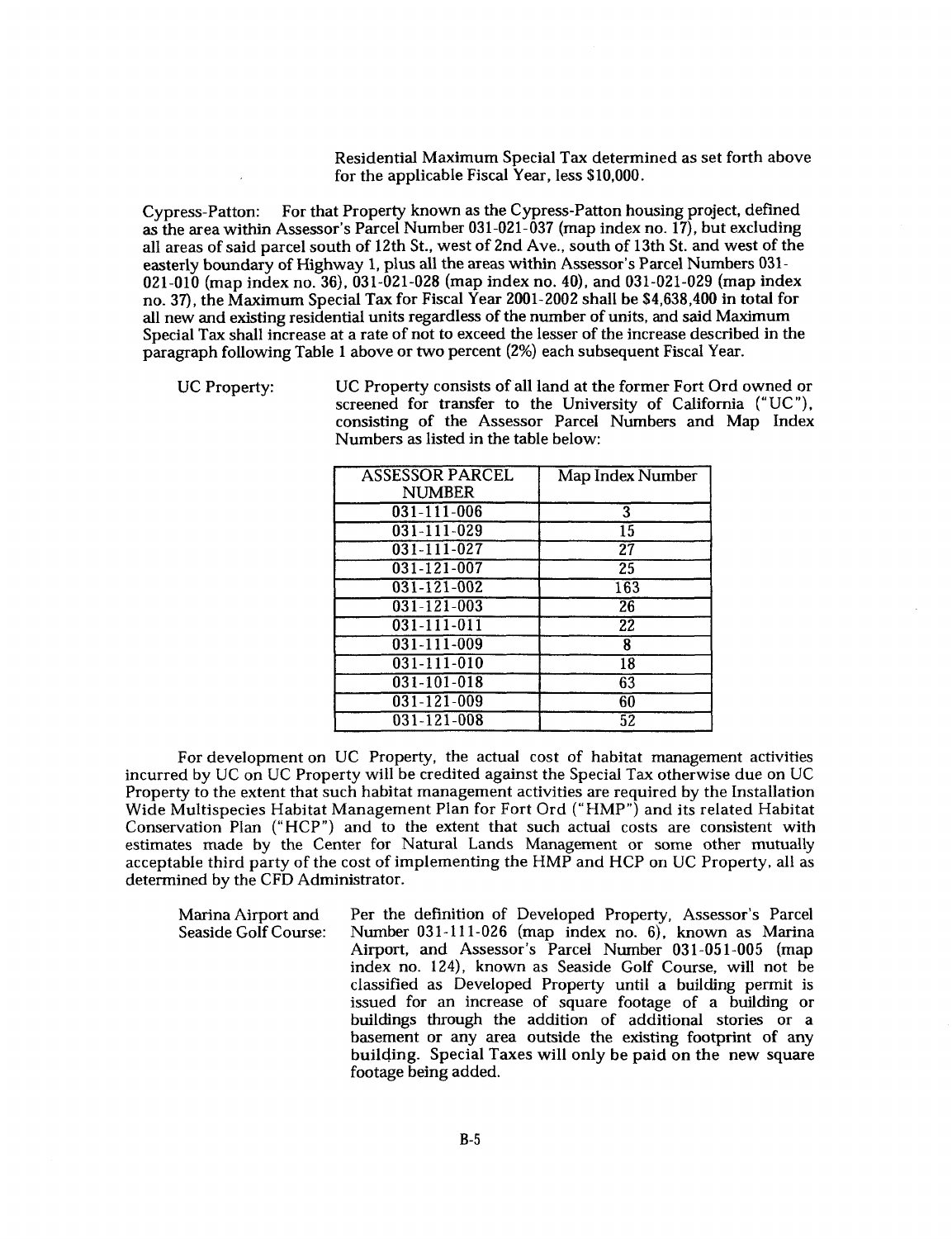Social Service Providers: Properties identified for development by the following four social service entities shall be subject to a Maximum Special Tax of \$8,900 per building unit if, by May 1,2002, they remit to the CFD an amount determined by the CFD Administrator to be ten percent (10%) of the total Special Tax that will be due and payable for their respective development and they present evidence to the CFD Administrator by May 1,2002, that they have a building permit for their respective development, they are negotiating a disposition and development agreement with a public entity for their respective development, or they otherwise have applied for federal or State funds necessary to complete their development. The four social service entities are: Veterans Transition Center; Interim, Inc.; Shelter Outreach Plus; and Community Human Services.

#### V. Levy of the Special Tax

The Special Tax shall be levied on, and shall be due and payable for, each Property that is Taxable Property at the time the respective Assessor's Parcel first becomes Developed Property. The Special Tax so levied on an Assessor's Parcel shall be the Maximum Special Tax in effect for the Fiscal Year in which such Assessor's Parcel is so classified as Developed Property. After a Taxable Property has paid the Special Tax, the CFD Administrator may record a release of special tax lien for such Taxable Property.

#### VI. Manner of Collection

The Special Tax shall be due and payable at the time an Assessor's Parcel is classified as Developed Property. Special Taxes shall be collected by direct billing of the owner of the respective Assessor's Parcel, and is to be paid prior to or concurrently with the issuance of a building permit or a certificate of occupancy has been issued, whichever is issued earlier. However, the CFD may collect the Special Tax in a different manner as determined by the CFD Administrator if necessary to meet its financial obligations or otherwise determined to be more efficient in the circumstances. Notwithstanding the foregoing, (1) Special Taxes levied on Property identified as "Cypress-Patton" in Section IV above shall be collected as such property becomes Developed Property, but no further levy or collection shall occur after the CFD has received the total amount for such property referenced in Section IV above; (2) any applicable credit against Special Taxes for Property identified as "UC Property" in Section IV above shall be determined by the CFD Administrator at each time Special Taxes would otherwise be due with respect to such Property, and in no event shall any rebate of Special Taxes already paid be made by reason of any credit amount arising after Special Taxes have been paid: (3) Special Taxes levied on Property identified as "Marina Airport and Seaside Golf Course" in Section IV above shall be levied as described in Section IV; and **(4)** Special Taxes levied on property described as "Social Service Providers" in Section IV above shall take into account any amount paid as of May 1, 2002 and shall otherwise be levied at the rate described in the text opposite such Property description in Section IV.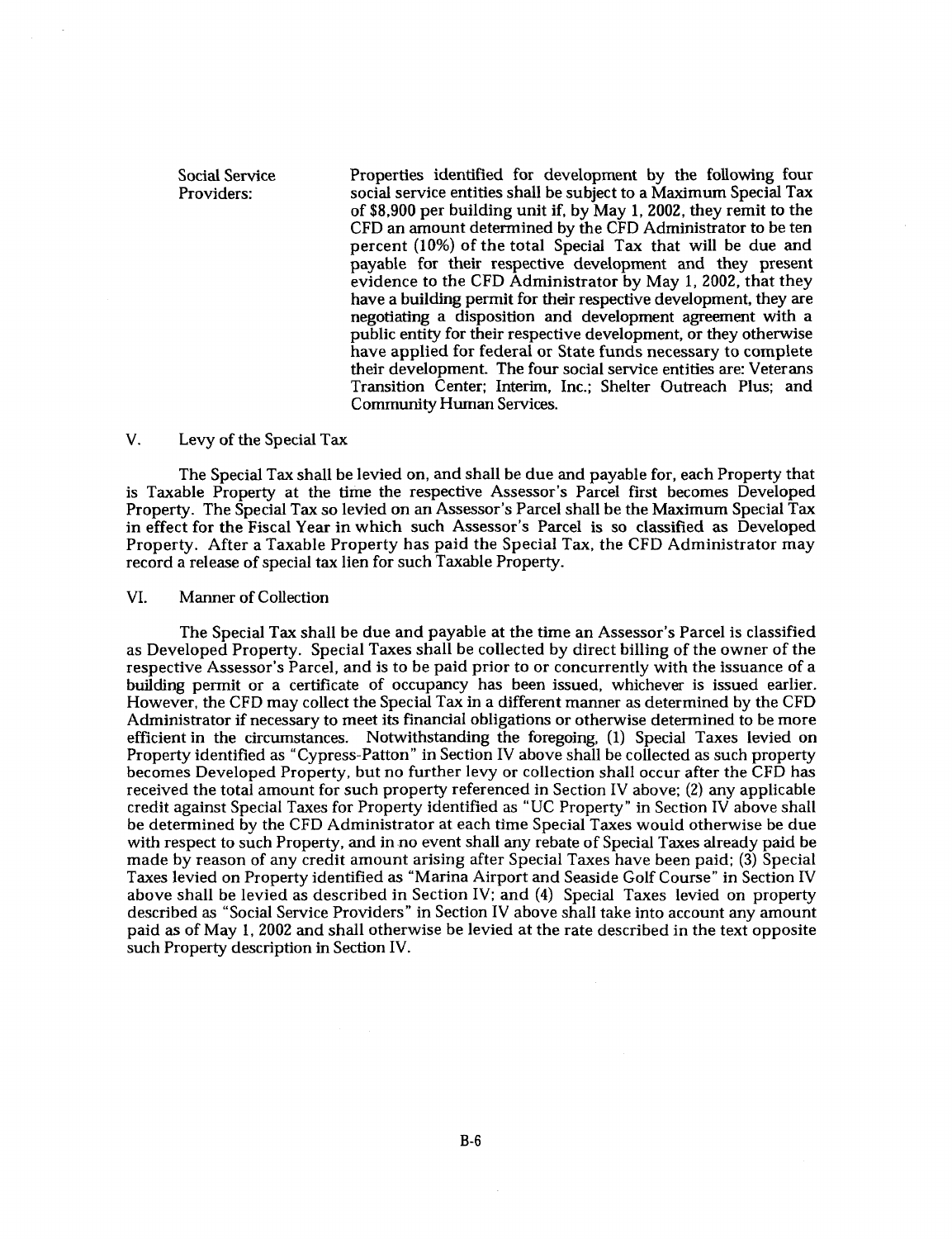# EXHIBIT C

 $\sim$ 

### FORT ORD REUSE AUTHORITY BASEWIDE COMMUNITY FACILITIES DISTRICT

# ASSESSOR'S PARCEL NUMBERS AND OWNERS OF LAND WITHIN THE DISTRICT

| Monterey                   |                                                                                            |
|----------------------------|--------------------------------------------------------------------------------------------|
| <b>County Assessor's</b>   |                                                                                            |
| <b>Parcel Numbers</b>      | Owner of Record of Parcels                                                                 |
|                            |                                                                                            |
| 031-021-008                | CHILDREN'S SERVICES INTERNATIONAL                                                          |
| 031-021-038                | <b>CITY OF MARINA</b>                                                                      |
| 031-111-012                | <b>CITY OF MARINA</b>                                                                      |
| 031-111-013                | CITY OF MARINA                                                                             |
| 031-111-026                | CITY OF MARINA                                                                             |
| 031-111-028                | CITY OF MARINA                                                                             |
| 031-051-005                | <b>CITY OF SEASIDE</b>                                                                     |
| 031-151-011                | FORT ORD REUSE AUTHORITY                                                                   |
| 031-101-019                | GOLDEN GATE UNIVERSITY                                                                     |
| 031-021-026                | GOODWILL INDUSTRIES OF SANTA CRUZ ET AL                                                    |
| 031-201-002                | MONTEREY COLLEGE OF LAW                                                                    |
| 031-031-016                | MONTEREY INSTITUTE FOR RESEARCH IN ASTRONOMY                                               |
| 031-051-006                | MONTEREY PENINSULA UNIFIED SCHOOL DISTRICT                                                 |
| 031-151-020                | MONTEREY PENINSULA UNIFIED SCHOOL DISTRICT                                                 |
| 031-151-021                | MONTEREY PENINSULA UNIFIED SCHOOL DISTRICT                                                 |
| 031-151-022                | MONTEREY PENINSULA UNIFIED SCHOOL DISTRICT                                                 |
| 031-021-006                | MONTEREY PENINSULA UNIFIED SCHOOL DISTRICT                                                 |
| 031-051-007                | MONTEREY PENINSULA UNIFIED SCHOOL DISTRICT                                                 |
| 031-101-016                | MONTEREY PENINSULA UNIFIED SCHOOL DISTRICT                                                 |
| 031-111-006                | REGENTS OF THE UNIVERSITY OF CALIFORNIA                                                    |
| 031-111-027                | REGENTS OF THE UNIVERSITY OF CALIFORNIA                                                    |
| 031-111-029                | REGENTS OF THE UNIVERSITY OF CALIFORNIA                                                    |
| 031-121-002                | REGENTS OF THE UNIVERSITY OF CALIFORNIA                                                    |
| 031-121-003                | REGENTS OF THE UNIVERSITY OF CALIFORNIA                                                    |
| 031-121-007                | REGENTS OF THE UNIVERSITY OF CALIFORNIA                                                    |
| 031-051-014                | SOUTHWEST SUNBAY LAND COMPANY LLC                                                          |
| 031-101-001<br>031-101-005 | TRUSTEES OF THE CALIFORNIA STATE UNIVERSITY<br>TRUSTEES OF THE CALIFORNIA STATE UNIVERSITY |
| 031-101-006                | TRUSTEES OF THE CALIFORNIA STATE UNIVERSITY                                                |
| 031-101-017                | TRUSTEES OF THE CALIFORNIA STATE UNIVERSITY                                                |
| 031-101-030                | TRUSTEES OF THE CALIFORNIA STATE UNIVERSITY                                                |
| 031-021-014                | <b>VETERANS TRANSITION CENTER</b>                                                          |
| 031-021-015                | <b>VETERANS TRANSITION CENTER</b>                                                          |
| 031-021-041                | VETERANS TRANSITION CENTER                                                                 |
| 031-021-042                | VETERANS TRANSITION CENTER                                                                 |
| 031-011-003                | UNITED STATES OF AMERICA                                                                   |
| 031-011-005                | UNITED STATES OF AMERICA                                                                   |
| 031-011-006                | UNITED STATES OF AMERICA                                                                   |
| 031-011-018                | UNITED STATES OF AMERICA                                                                   |
| 031-011-020                | UNITED STATES OF AMERICA                                                                   |
| 031-011-021                | UNITED STATES OF AMERICA                                                                   |
| 031-011-022                | UNITED STATES OF AMERICA                                                                   |
| 031-011-030                | UNITED STATES OF AMERICA                                                                   |
| 031-011-031                | UNITED STATES OF AMERICA                                                                   |
| 031-011-034                | UNITED STATES OF AMERICA                                                                   |
| 031-011-036                | UNITED STATES OF AMERICA                                                                   |
| 031-021-001                | UNITED STATES OF AMERICA                                                                   |
| 031-021-003                | UNITED STATES OF AMERICA                                                                   |
| 031-021-010                | UNITED STATES OF AMERICA                                                                   |
| 031-021-011                | UNITED STATES OF AMERICA                                                                   |
| 031-021-018                | UNITED STATES OF AMERICA                                                                   |
| 031-021-020<br>031-021-021 | UNITED STATES OF AMERICA<br>UNITED STATES OF AMERICA                                       |
|                            | UNITED STATES OF AMERICA                                                                   |
| 031-021-022<br>031-021-024 | UNITED STATES OF AMERICA                                                                   |
| 031-021-027                | UNITED STATES OF AMERICA                                                                   |
| 031-021-028                | UNITED STATES OF AMERICA                                                                   |
|                            |                                                                                            |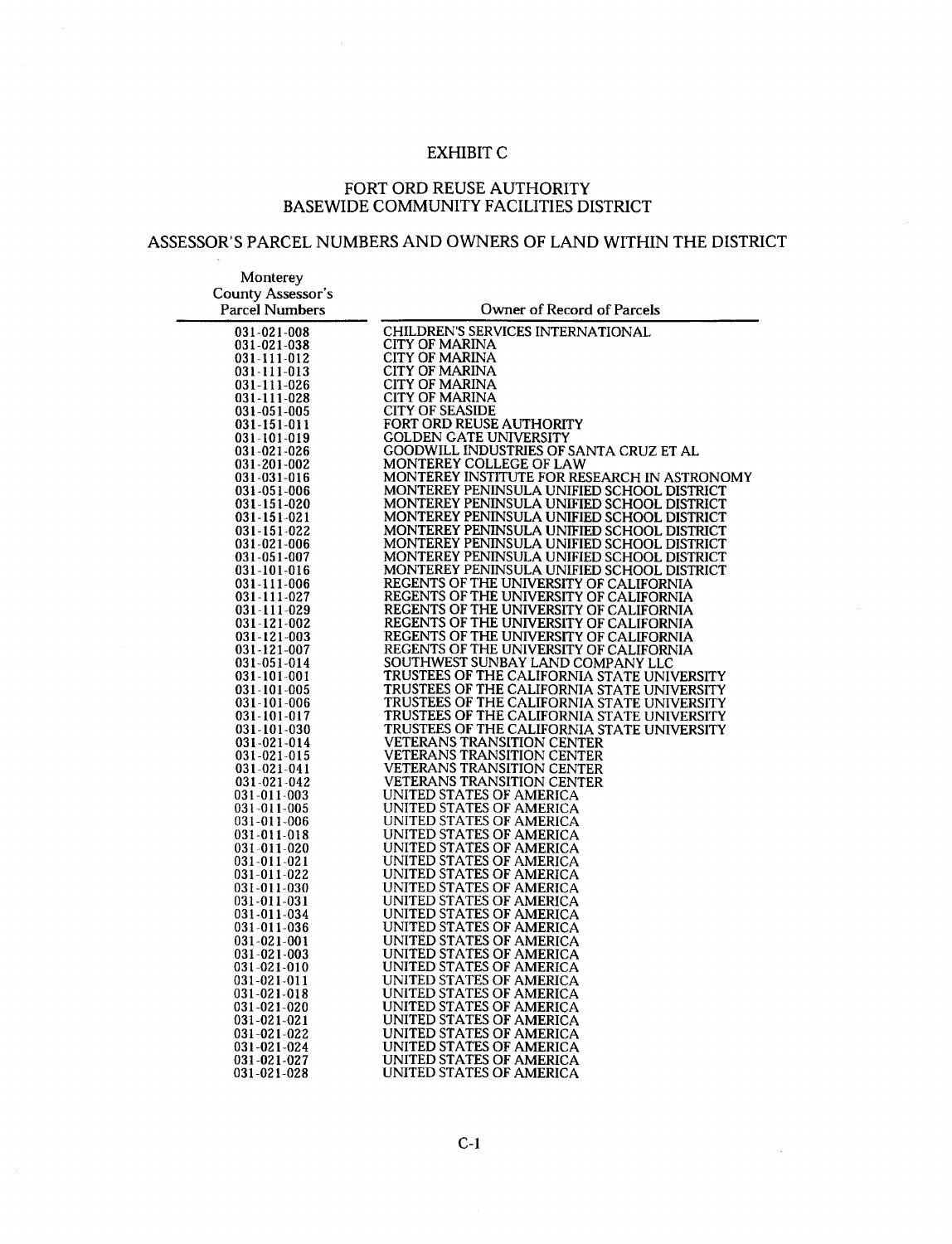## ASSESSOR'S PARCEL NUMBERS AND OWNERS OF LAND WITHIN THE DISTRICT (Continued)

 $\bar{\mathcal{A}}$ 

 $\mathcal{A}^{\mathcal{A}}$ 

| Monterey                         |                                                      |
|----------------------------------|------------------------------------------------------|
| <b>County Assessor's</b>         |                                                      |
| <b>Parcel Numbers</b>            | Owner of Record of Parcels                           |
|                                  |                                                      |
| 031-021-029                      | UNITED STATES OF AMERICA<br>UNITED STATES OF AMERICA |
| 031-021-030<br>031-021-031       | UNITED STATES OF AMERICA                             |
| 031-021-034                      | UNITED STATES OF AMERICA                             |
| 031-021-035                      | UNITED STATES OF AMERICA                             |
| 031-021-037                      | UNITED STATES OF AMERICA                             |
| 031-021-039                      | UNITED STATES OF AMERICA                             |
| 031-021-040                      | UNITED STATES OF AMERICA<br>UNITED STATES OF AMERICA |
| 031-031-001<br>031-031-004       | UNITED STATES OF AMERICA                             |
| 031-031-013                      | UNITED STATES OF AMERICA                             |
| 031-031-014                      | UNITED STATES OF AMERICA                             |
| 031-031-015                      | UNITED STATES OF AMERICA                             |
| 031-031-018                      | UNITED STATES OF AMERICA<br>UNITED STATES OF AMERICA |
| 031-031-019<br>031-031-020       | UNITED STATES OF AMERICA                             |
| 031-041-006                      | UNITED STATES OF AMERICA                             |
| 031-041-007                      | UNITED STATES OF AMERICA                             |
| 031-041-008                      | UNITED STATES OF AMERICA                             |
| 031-041-011                      | UNITED STATES OF AMERICA<br>UNITED STATES OF AMERICA |
| 031-041-012<br>031-051-001       | UNITED STATES OF AMERICA                             |
| 031-051-003                      | UNITED STATES OF AMERICA                             |
| 031-051-012                      | UNITED STATES OF AMERICA                             |
| 031-071-007                      | UNITED STATES OF AMERICA                             |
| 031-071-008                      | UNITED STATES OF AMERICA                             |
| 031-071-010<br>031-071-012       | UNITED STATES OF AMERICA<br>UNITED STATES OF AMERICA |
| 031-071-017                      | UNITED STATES OF AMERICA                             |
| 031-071-021                      | UNITED STATES OF AMERICA                             |
| 031-081-002                      | UNITED STATES OF AMERICA                             |
| 031-081-013                      | UNITED STATES OF AMERICA                             |
| 031-081-017<br>031-091-003       | UNITED STATES OF AMERICA<br>UNITED STATES OF AMERICA |
| 031-091-004                      | UNITED STATES OF AMERICA                             |
| 031-101-004                      | UNITED STATES OF AMERICA                             |
| 031-101-010                      | UNITED STATES OF AMERICA                             |
| 031-101-011                      | UNITED STATES OF AMERICA                             |
| 031-101-012                      | UNITED STATES OF AMERICA<br>UNITED STATES OF AMERICA |
| 031-101-013<br>031-101-018       | UNITED STATES OF AMERICA                             |
| 031-101-020                      | UNITED STATES OF AMERICA                             |
| 031-101-021                      | UNITED STATES OF AMERICA                             |
| 031-101-022                      | UNITED STATES OF AMERICA                             |
| $031 - 101 - 023$<br>031-101-024 | UNITED STATES OF AMERICA<br>UNITED STATES OF AMERICA |
| 031-101-025                      | UNITED STATES OF AMERICA                             |
| 031-101-026                      | UNITED STATES OF AMERICA                             |
| 031-101-027                      | UNITED STATES OF AMERICA                             |
| 031-101-029                      | UNITED STATES OF AMERICA                             |
| 031-111-009<br>031-111-010       | UNITED STATES OF AMERICA<br>UNITED STATES OF AMERICA |
| 031-111-011                      | UNITED STATES OF AMERICA                             |
| 031-111-015                      | UNITED STATES OF AMERICA                             |
| 031-111-016                      | UNITED STATES OF AMERICA                             |
| 031-111-017                      | UNITED STATES OF AMERICA                             |
| 031-111-018<br>031-111-019       | UNITED STATES OF AMERICA<br>UNITED STATES OF AMERICA |
| 031-111-020                      | UNITED STATES OF AMERICA                             |
| 031-111-021                      | UNITED STATES OF AMERICA                             |
| 031-111-022                      | UNITED STATES OF AMERICA                             |
| 031-111-023                      | UNITED STATES OF AMERICA                             |
| 031-111-024<br>031-111-025       | UNITED STATES OF AMERICA<br>UNITED STATES OF AMERICA |
| 031-121-004                      | UNITED STATES OF AMERICA                             |
|                                  |                                                      |